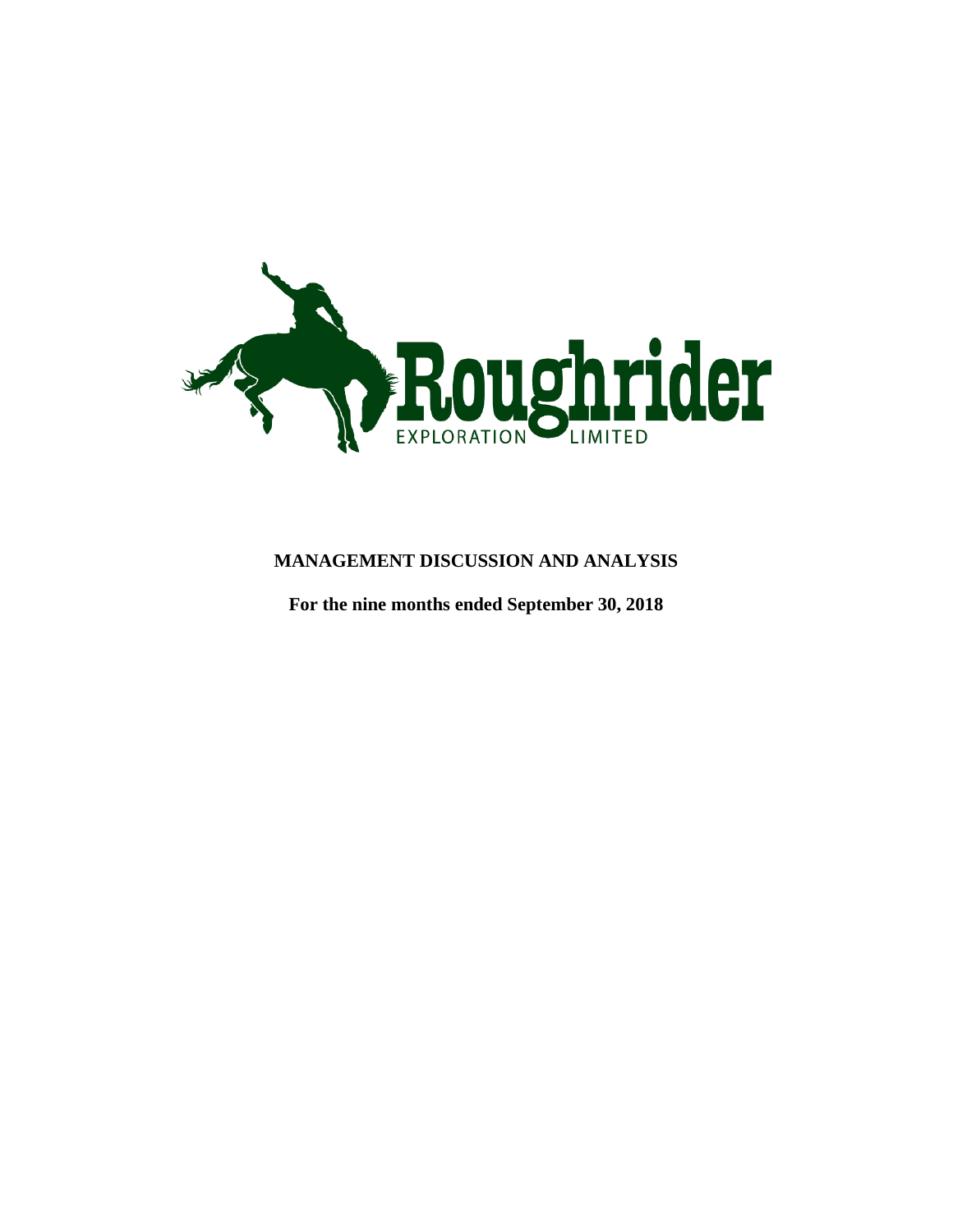### **INTRODUCTION**

Prepared on August 29, 2018 for the nine months ended September 30, 2018 ("Q1 2018"), this Management Discussion and Analysis ("MD&A") supplements, but does not form part of the condensed interim financial statements of Roughrider Exploration Limited ("Roughrider" or the "Company"). This MD&A should be read in conjunction with the accompanying condensed interim financial statements for the nine months ended September 30, 2018 and the audited financial statements for the years ended December 31, 2017 and 2016 and the related notes which have been prepared in accordance with International Financial Reporting Standards ("IFRS").

Additional information, including financial statements and more detail on specific items discussed in this MD&A can be found on the Company's page at [www.sedar.com.](http://www.sedar.com/)

Monetary amounts in the following discussion are in Canadian dollars.

This MD&A contains Forward Looking Information. Please read the Cautionary Statements on page 3 carefully.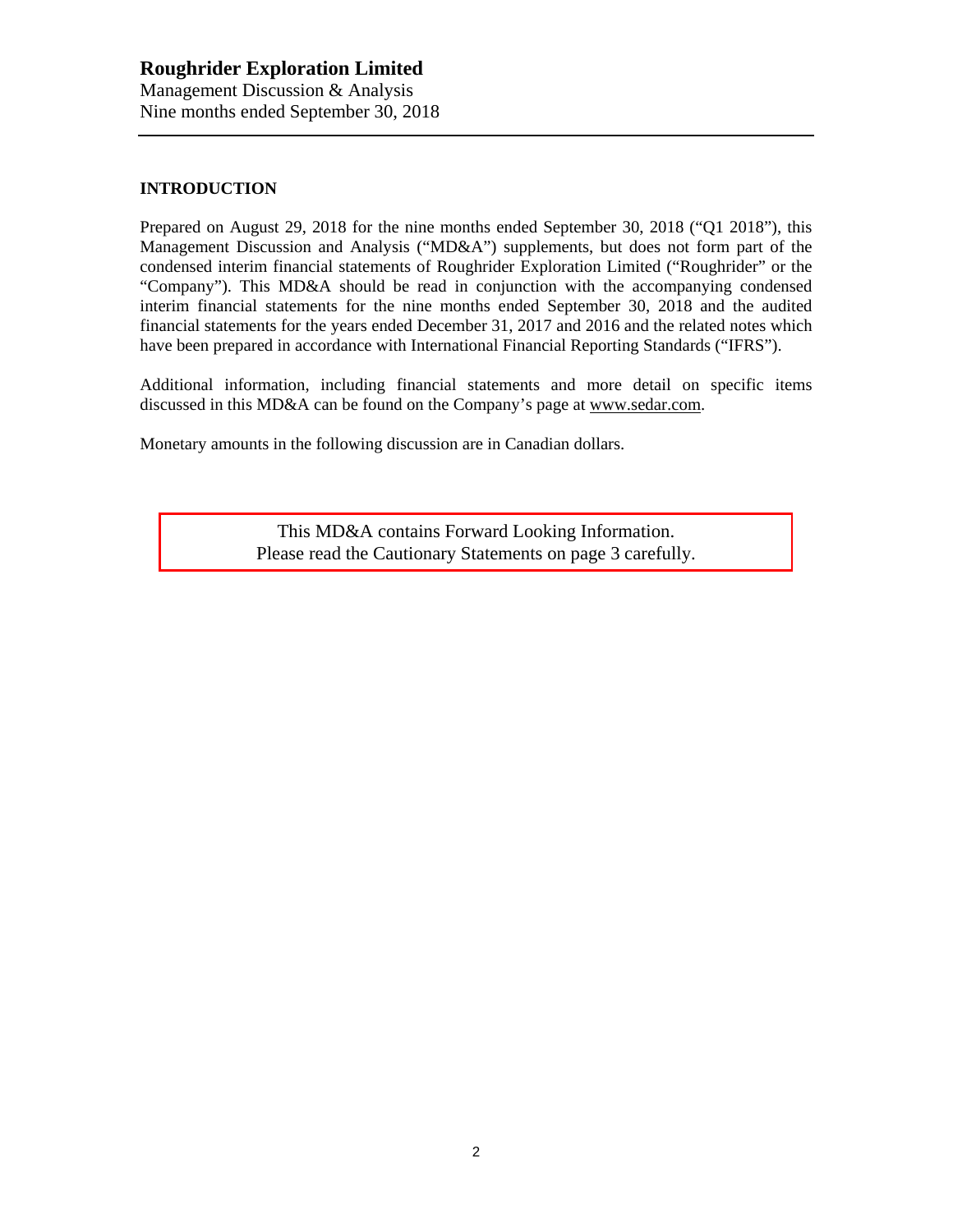#### **FORWARD-LOOKING INFORMATION**

This MD&A contains certain forward-looking information and forward-looking statements as defined in applicable securities laws. All statements other than historical fact are forward looking statements.

The statements reflect the current beliefs of the Company and are based on currently available information. Accordingly, these statements are subject to known and unknown risks, uncertainties and other factors which could cause the actual results, performance or achievements of the Company to be materially different from any future results, performance or achievements expressed in or implied by the forward-looking statements. This forward-looking information, principally under the heading "Outlook," but also elsewhere in this document, includes estimates, forecasts, plans and statements as to the Company's current expectations concerning, among other things, continuance as a going concern, collection of receivables, requirements for additional capital, the availability of financing, and the potential held by projects in the Company's portfolio.

Forward-looking statements are based on a number of assumptions, including, but not limited to, assumptions regarding general business and economic conditions, interest rates, the global and local supply and demand for labour and other project inputs, changes in commodity prices in general, changes to legislation, conditions in financial markets (in particular, the continuing availability of financing), our ability to attract and retain skilled staff, and our ongoing relations with governments, our employees and business partners. The foregoing list of assumptions is not exhaustive. Events or circumstances could cause actual results to vary materially from expectations.

Factors that may cause actual results to vary include, but are not limited to: actual experience in collecting receivables, changes in interest and currency exchange rates, acts or omissions of governments, including those who consider themselves self-governing, delays in the receipt of government approvals or permits to begin work, inaccurate geological and engineering assumptions, unanticipated future operational difficulties (including cost escalation, unavailability of materials and equipment, industrial disturbances or other job action, epidemic, pandemic or other disease outbreaks, and unanticipated events related to health, safety and environmental matters), political risk (including the risk that the rights to mine a project may be rescinded by the government or otherwise lost), actual exploration results, social unrest, failure of counterparties to perform their contractual obligations, changes in general economic conditions or conditions in the financial markets and other risk factors as detailed from time to time in the Company's reports and public filings with the Canadian securities administrators, filed on SEDAR. The Company does not assume the obligation to revise or update forward-looking information after the date of this document nor to make revisions to reflect the occurrence of future unanticipated events, except as may be required under applicable securities laws.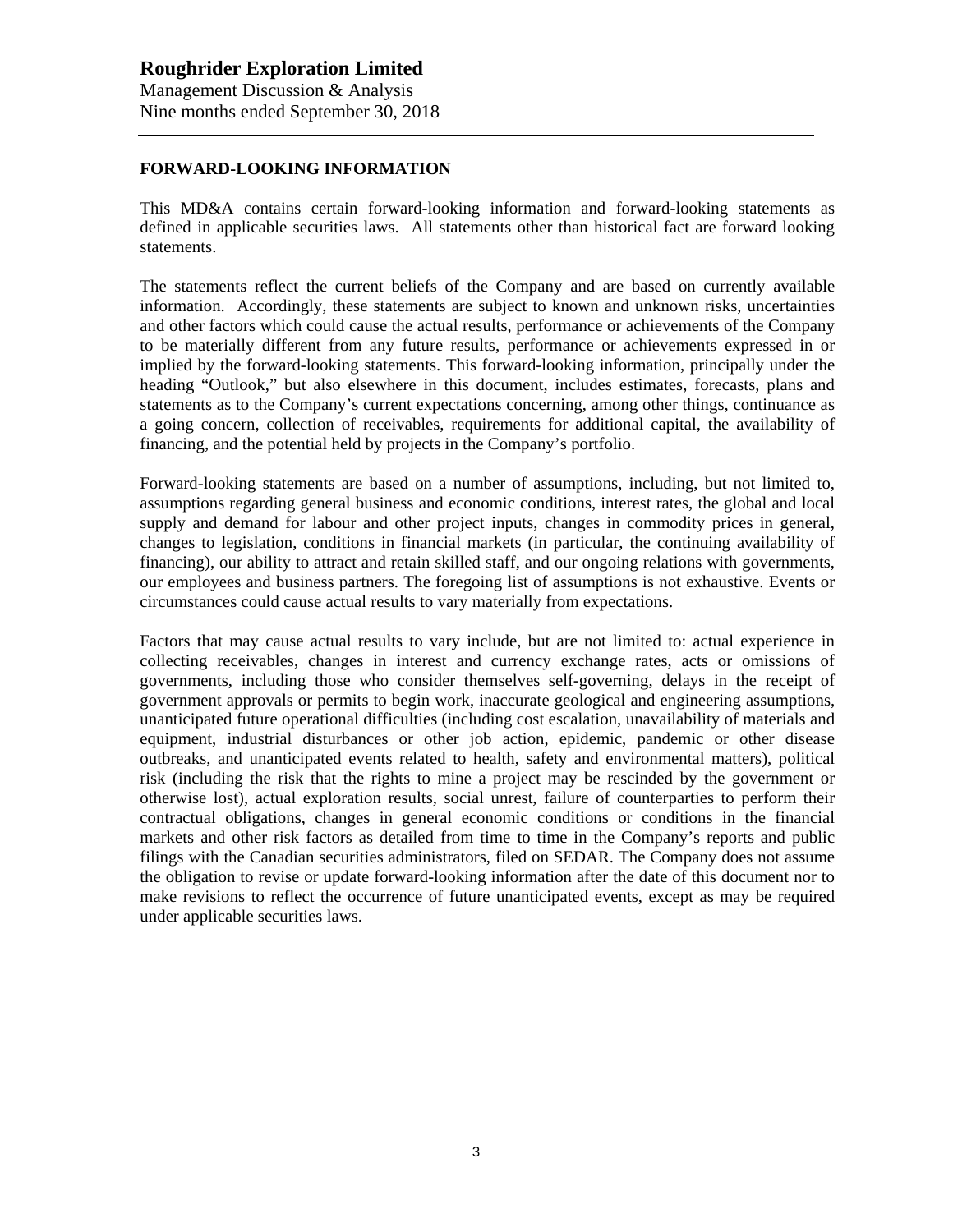#### **BUSINESS OF THE COMPANY**

The principal business of the Company is mineral exploration with a primary focus on uranium exploration in the Athabasca Basin region of northern Saskatchewan. The 36,757 hectare (90,829 acre) Genesis uranium project is located northeast of the Athabasca Basin, within the Wollaston-Mudjatk Transition Zone ("WMTZ"). All of Saskatchewan's operating uranium mines occur along the WMTZ where it extends to the southwest under the boundaries of the basin.

In addition to the Genesis uranium project, the Company also has 844-hectare Sterling property located eight kilometres north of Houston, BC and during the period ended September 30, 2018, the Company acquired by option the right to earn up to an 80% interest in the Brownell Lake base metals property and the Olsen gold property, located near La Ronge, Saskatchewan.

The Company is a reporting issuer in British Columbia, Alberta, and Ontario, and trades on the TSX Venture Exchange under the symbol REL.

Effective July 3, 2018, the Company consolidated its issued and outstanding common shares on the basis of one post-consolidation share for 5 pre-consolidation shares. Unless otherwise stated, all share and per share amounts have been restated retrospectively to reflect this share consolidation.

#### **Mineral Properties**

#### Genesis Property

Roughrider has an agreement with ValOre Metals Corp. (formerly Kivalliq Energy Corp) ("ValOre"), pursuant to which Roughrider may earn up to an 85% interest in ValOre's "Genesis" uranium project (the "Genesis property"). Under the terms of the option agreement, as amended December 22, 2015 (the "Genesis Property Option Agreement"), the Company earned the right to an initial 50% interest in the Genesis property by making cash payments of \$700,000 (\$525,000 cash paid and \$175,000 paid through the issuance of 500,000 shares at a deemed price of \$0.35 per share), incurring exploration expenditures of \$2.1 million (\$2.15 million expended as at December 31, 2017), and issuing 787,932 common shares (issued). A definitive joint venture agreement has not yet been finalized at the date of this MD&A. Roughrider may acquire a further 35% interest (for an aggregate 85% interest) by making additional cash payments of \$700,000 and incurring additional exploration expenditures of \$2,500,000. All remaining cash payments may be made either in cash or in shares, at Roughrider's election.

The Company, in conjunction with ValOre, have reduced the Genesis holding to focus on the key Jurgen, Daniel's Bay, Kingston, Johnston and Melnick areas of interest. Originally comprised of 53 claims totaling 200,677 hectares, the Genesis property currently comprises 15 claims, all in Saskatchewan, totaling 36,757 hectares.

The Genesis property is located northeast of Saskatchewan's Athabasca Basin, within the prospective northeast trending Wollaston-Mudjatk Transition Zone ("WMTZ"). The current claims begin 65 kilometres to the northeast of Cameco Corporation's recently closed Eagle Point uranium mine and extend 90 kilometres northeast to the Manitoba border along the same prospective geological and structural domain.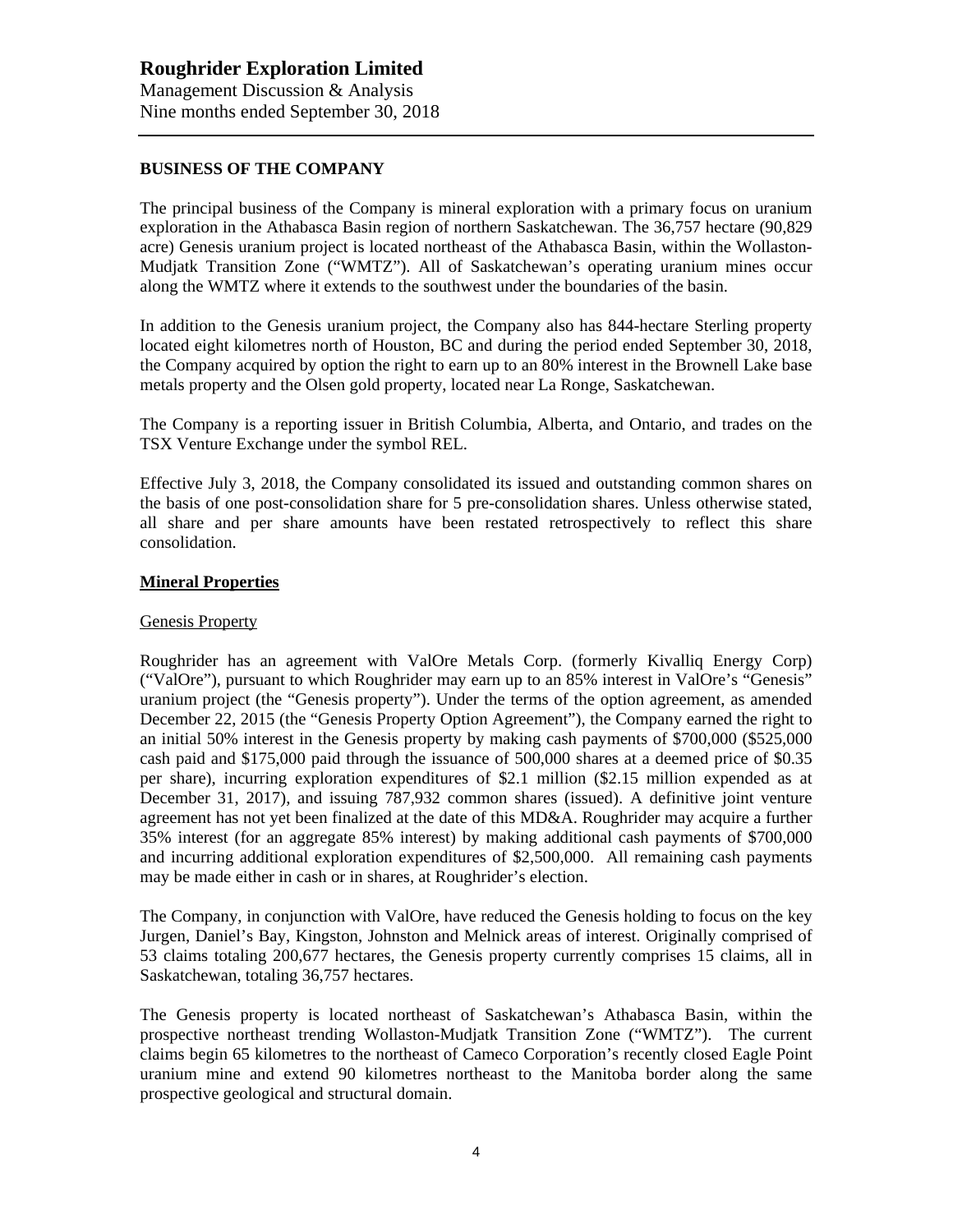Until recently, explorers focused on targeting uranium mineralization within the current boundaries of the Athabasca Basin, even though many of the high-grade resources are located within basement rocks lying beneath the rocks of the Athabasca Basin. Recent discoveries at the western boundary of the Basin, such as Fission Uranium Corp.'s RRR deposit and Nexgen Energy Corp's Arrow deposit, are hosted by basement rocks that are clearly outside current basin boundaries. This recent understanding has renewed uranium exploration of areas outside of the Basin that have known uranium showings and favorable structural settings within basement host rocks.

The Genesis property covers regional host rocks known to host uranium mineralization. The project area has previously been explored by Denison Mines Limited, Roughrider Uranium Corp., Triex Minerals Corporation, CanAlaska Uranium Ltd., and the geological surveys of Saskatchewan and Canada. Past exploration in the area included lake sediment and soil geochemical surveys, airborne geophysical surveys, ground geochemical surveys, geological mapping and radiometric assisted prospecting. A compilation by ValOre management of this historic work, which outlined identified 30 uranium showings and several known uraniumbearing boulder trains, helped to outline eight target areas that display multi-variant anomalism including combinations of geophysical conductors, radiometrics and/or existing lake sediment, boulder or outcrop uranium or indicator element geochemical anomalies.

With ValOre as project operator, Roughrider has incorporated a multi-disciplinary approach exploring the Genesis property. A summary of the work completed between 2014 and 2016 at Genesis by Roughrider is provided in the table below:

| Year       | <b>Project Location</b>                                                                                                            | Work                                                                                                        |                                                                                                                                                          |                                                                                                                                                           |  |
|------------|------------------------------------------------------------------------------------------------------------------------------------|-------------------------------------------------------------------------------------------------------------|----------------------------------------------------------------------------------------------------------------------------------------------------------|-----------------------------------------------------------------------------------------------------------------------------------------------------------|--|
| 2014       | Property-wide<br>Jurgen $1 \& 2$ , Daniels<br>Bay, Burrill Bay,<br>Kingston, Johnston,<br>Sava, Gilles, GAP,<br>Waspison, Melnick. | <b>Airborne Geophysics</b><br>Geology/Prospecting<br>Soil Geochemistry<br>Biogeochemistry<br>Lake sediments | CGG DIGEM EM, Mag, Radiometrics<br>Scintillometer assisted<br>B-horizon soils; Enzyme Leach<br>Un-ashed spruce boughs; ICP-MS<br>Torpedo sampler; ICP-MS | $5,984$ Line-km; 8 grids<br>139 Sites; 16 rock samples<br>1,347 soil samples; 28 target areas<br>62 samples; 4 target areas<br>291 samples; property-wide |  |
| Mar. 2015  | Jurgen 1 & Jurgen 2<br>Jurgen 1, Jurgen 2 & Sava                                                                                   | Ground VLF-EM<br>Biogeochemistry                                                                            | SJ Geophysics, VLF-EM<br>Ashed black spruce twig, ICP-MS                                                                                                 | 32 and 37.2 line-km respectively<br>249, 296 and 49 sample respectively                                                                                   |  |
| Dec. 2015  | Jurgen, Daniel's Bay,<br>Kingston-Johnston-GAP,<br>Melnick                                                                         | Inversion analysis;<br>GeoInterp integrated<br>analysis                                                     | Condor Consultants Inc.<br>Integrated analysis of geophysical,<br>geological, geochemical data                                                           | 31 target areas outlined total.                                                                                                                           |  |
| Apr. 2016  | Jurgen, Daniel's Bay,<br>Kingston., Johnston,<br>Melnick                                                                           | Airborne geophysics<br>Gravity gradiometry<br>Magnetics                                                     | CGG FALCON AGG Survey and<br>magnetics                                                                                                                   | $1,677$ line-km in 5 grids.                                                                                                                               |  |
| Aug. 2016  | Jurgen, Daniel's Bay,<br>Kingston., Johnston,<br>Melnick                                                                           | Integrated analysis of<br>AGG data                                                                          | Condor Consultants Inc; data inversion                                                                                                                   | 20 gravity targets identified (9 at<br>Jurgen $& 7$ at Johnston)                                                                                          |  |
| Sept. 2016 | Jurgen                                                                                                                             | Soil Geochemistry<br>Biogeochemistry<br>Prospecting                                                         | B-horizon soils; Enzyme Leach<br>Ashed black spruce twig, ICP-MS<br>Scintillometer assisted                                                              | 187 soil samples 3 target areas<br>147 samples, 3 target areas<br>2 rock samples                                                                          |  |

### **Genesis Property: Work Completed by Roughrider Exploration Limited 2014-2016**

In September and October 2017, the Company engaged Geotech Ltd. ("Geotech") to perform an airborne Z-Axis Tipper Electromagnetic (" $ZTEM^{TM}$ " and Magnetometer geophysical systems survey of the Jurgen, Johnston-GAP, Kingston and Melnick target areas at the Genesis Project. Final reports were received in January 2018.

The Geotech ZTEM<sup>TM</sup> survey was flown in a northeast to southwest (N 50 $\degree$  E azimuth) direction with traverse line spacing of 200 and 250 metres. Tie lines were flown perpendicular to the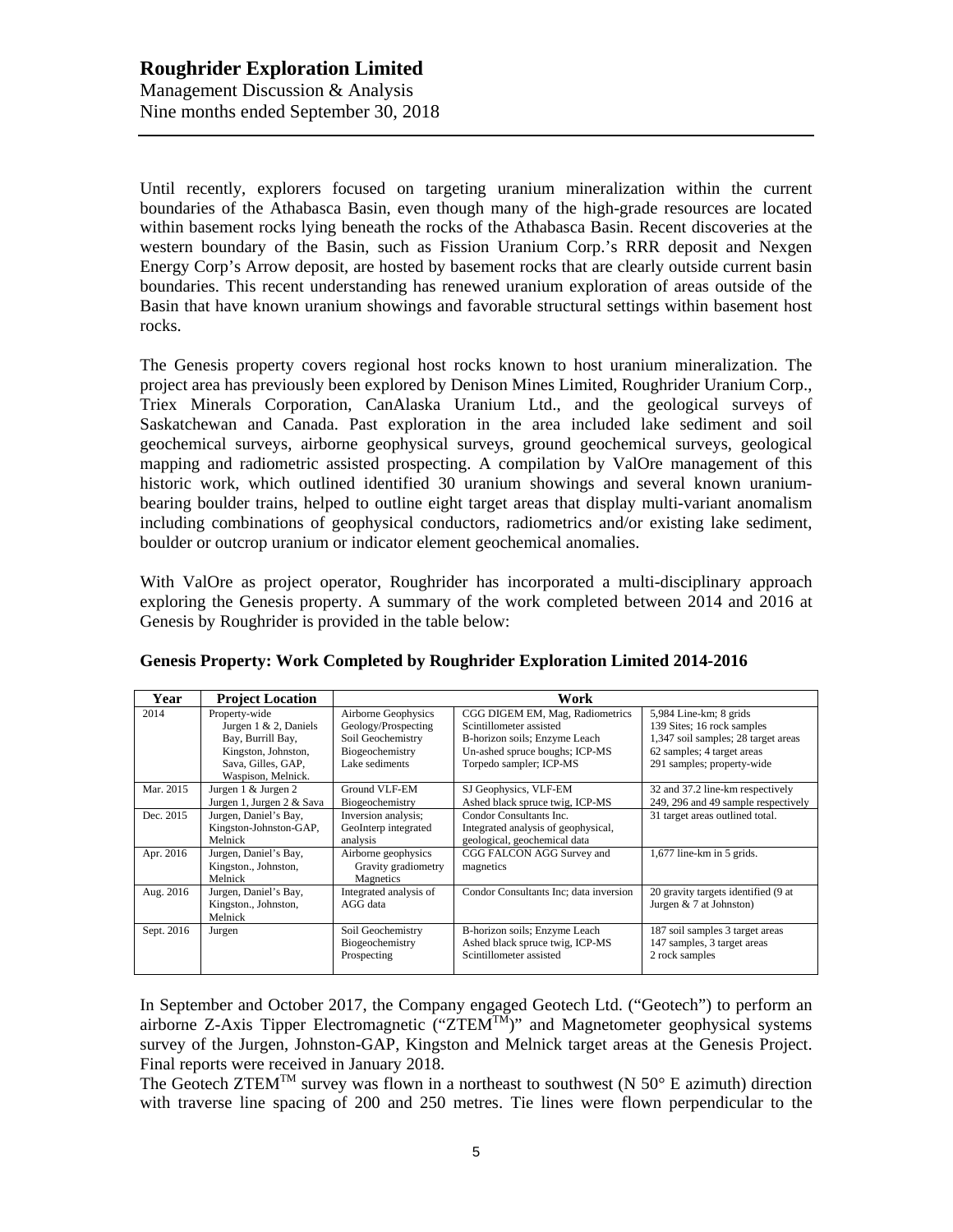# **Roughrider Exploration Limited** Management Discussion & Analysis

Nine months ended September 30, 2018

traverse lines. The nominal EM sensor ground clearance was 81 m in average and the nominal magnetic sensor ground clearance was 96 m. The ZTEM data collected from the three coils are used to obtain the X and Y components of the Tipper (Tzx and Tzy), (Vozoff, 1972) at 6 frequencies of 22, 30, 45, 90, 180, 360 and 720 Hz. The northeast-southwest survey orientation provides the best orientation for sampling suspected smaller, northwest-southeast oriented crossstructures.

The ZTEM system provides resistivity values between 50 Ohm-m and 8,000Ohm-m in 3D crosssectional and 2D planar depth slices for the depth range of 0 to 1,000 metres. In the Genesis survey area, conductive bodies are predicted around 100 Ohm-m or lower, and resistive ones are above 3,000 Ohm-m.



Well defined, generally northeast trending conductors are evident in the survey areas. Resistivity zones are very sharp, especially in the Johnston/GAP area. Significant disruptions are also noted along the trace of some of the conductors, most notably at Jurgen. North trending cross structures are also suggested at Jurgen, Daniel's Bay and Johnston/GAP.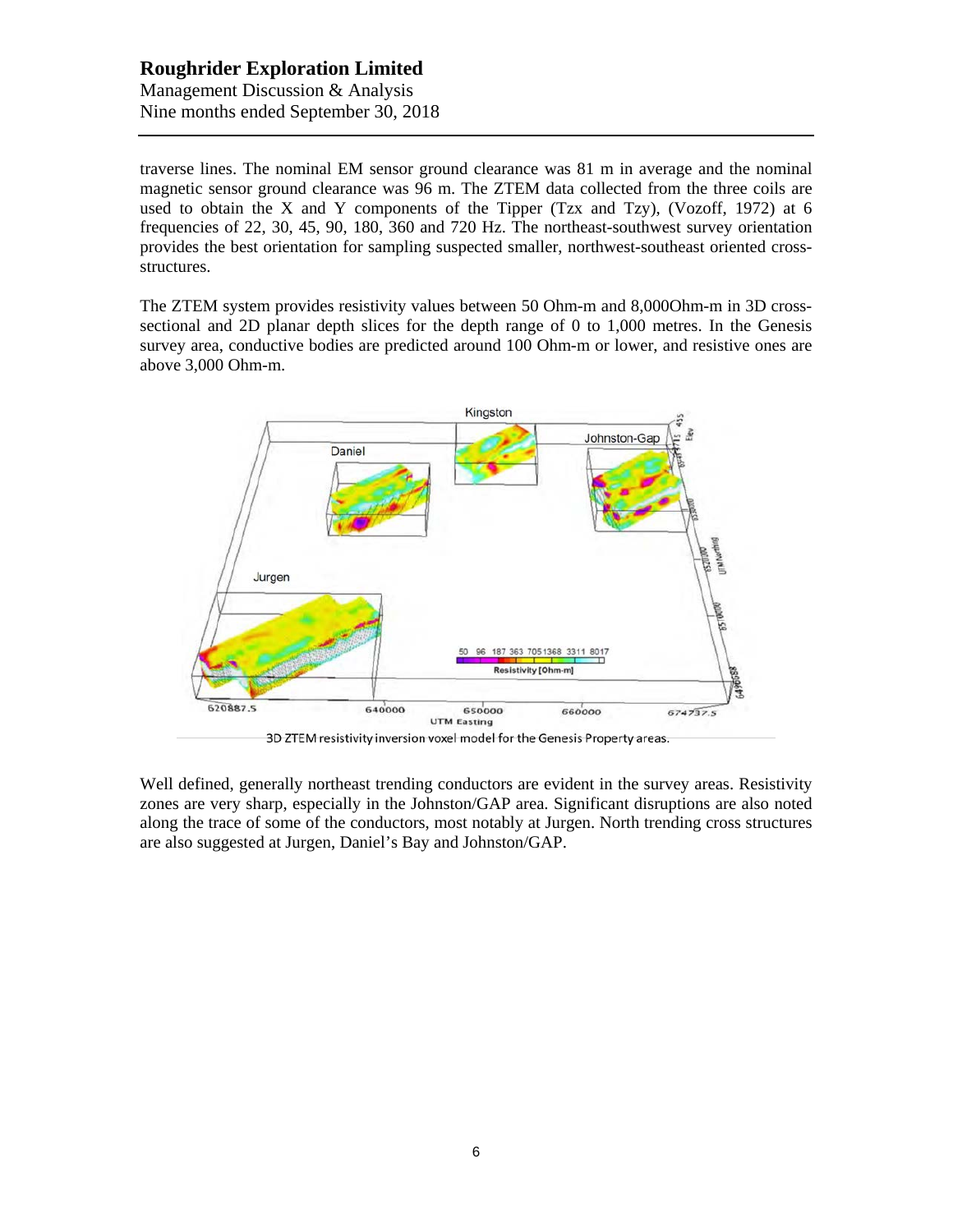# **Roughrider Exploration Limited**

Management Discussion & Analysis Nine months ended September 30, 2018



A detailed compilation and analysis of the 3D inversion of the ZTEM data, in combination with all previous survey data (DIGEM, FALCON Gravity, magnetics and radiometrics) is required to fully prioritize the drill targets on the property.

### Iron Butte Gold Property, Nevada

On June 21, 2017, the Company acquired by option the right to earn a 100% interest in the Iron Butte oxide gold-silver property, which hosts a historic resource, located along the western margin of the Battle Mountain-Eureka Gold Trend in Lander County, Nevada. On May 1, 2018, the Company terminated the Iron Butte option agreement and wrote off \$38,537 in related property acquisition costs.

#### Silver Ace and Sterling Silver Properties, British Columbia

On November 16 and 22, 2017, the Company announced that it had acquired, by staking, the 3,056-hectare Silver Ace property located five kilometres south of Houston, BC and the 4,016 hectare Sterling property located eight kilometres north of Houston, BC, respectively. In November 2018, these claims were reduced to only the Sterling 1 and 2 claims totalling 844 hectares.

The Sterling property was staked to encompass intrusive rocks of the Late Cretaceous Bulkley and the Eocene Goosly Plutonic Suites. On the Sterling Property, multiple stocks of the Topley,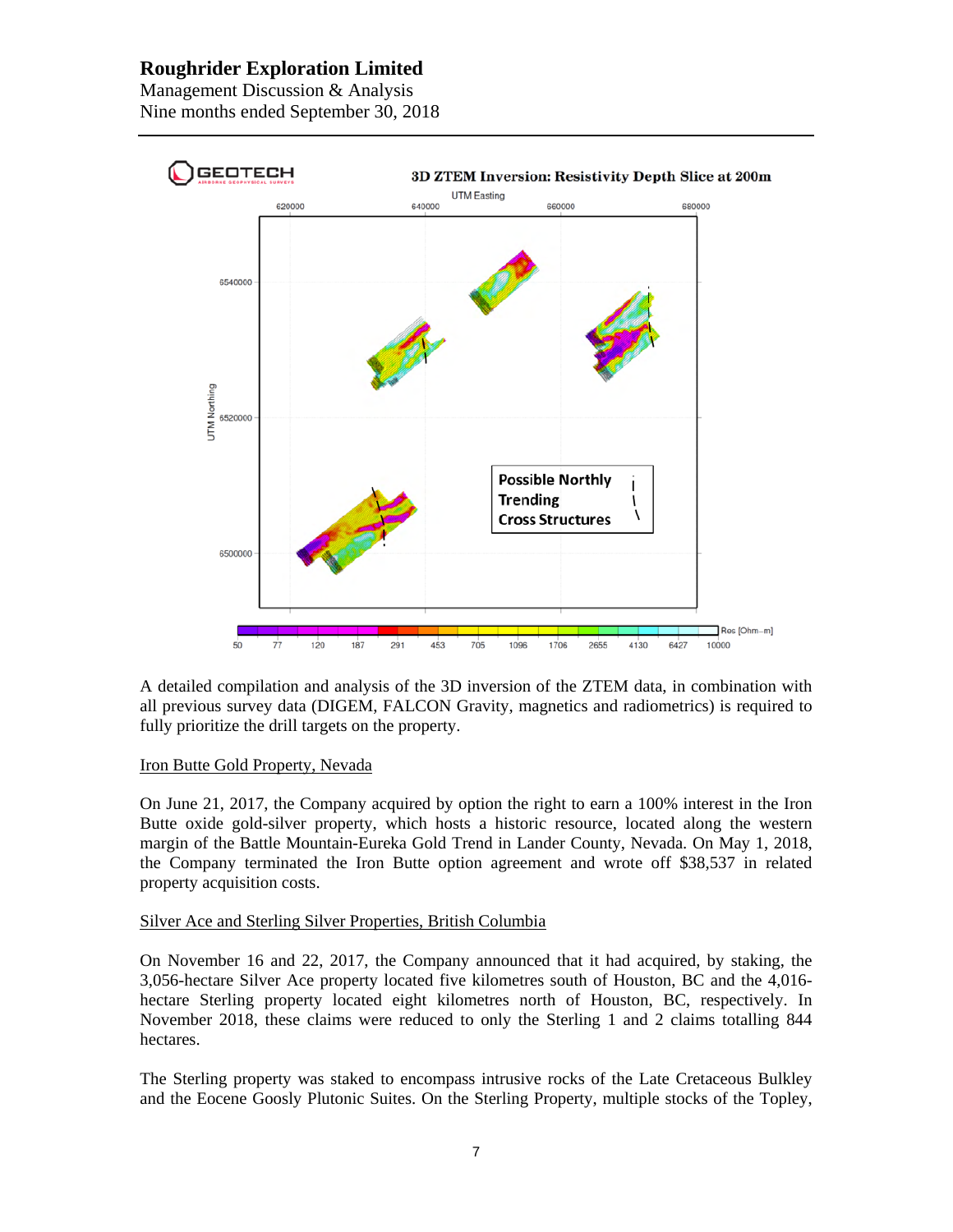Bulkley and Goosly Plutonic Suites intrude Lower Jurassic Hazelton Group (Telkwa Formation) calc-alkaline volcanic rocks and Upper Jurassic Bowser Lake Group sedimentary rocks. The ground that makes up the Sterling Property was selected based on geological factors that management considers make it prospective for intrusive associated, breccia vein-hosted precious metal deposits, including:

- The historic Joe B polymetallic Ag-Cu-Pb-Zn vein occurrence on the Sterling 2 claim (MinFile 093L 206). The Joe B is described in the 1928 BC Ministry of Mines Annual Report as a north-northwest striking, 22.9 centimetre vein that assayed trace gold, 548.56 g/t silver and 0.7% copper.
- Historic high-grade silver-base metal veins on the Sterling 1 claim, including the Christina, Gwenda, Paola and Monica vein showings (Adriatic Resources Corp.; 1984 Assessment Report 13364).

| Sample<br>No.         |             | Ag $(g/t)^*$ | Au $(g/t)^*$ | Cu (%) | $\mathbf{Zn}$ (%) |
|-----------------------|-------------|--------------|--------------|--------|-------------------|
| <b>GWENDA VEIN</b>    |             |              |              |        |                   |
| 802                   | Grab        | 840.7        | 0.75         | 1.01   | 0.25              |
| 804                   | Grab        | 6.9          | 2.88         | n/a    | n/a               |
| <b>CHRISTINA VEIN</b> |             |              |              |        |                   |
| 702                   | Select Grab | 1165.0       | 1.58         | 0.87   | 1.91              |
| 703                   | Grab        | 157.0        | 0.17         | 0.15   | 1.31              |
| 807                   | Select Grab | 287.3        | 0.14         | 0.17   | 0.93              |
| 808                   | Grab        | 155.6        | 0.24         | 0.11   | 3.45              |
| <b>PAOLA VEIN</b>     |             |              |              |        |                   |
| 755                   | Chip/1.2 m  | 89.5         | n/a          | 0.54   | n/a               |

A small work program was undertaken on both properties in December 11 to 16, 2017. A twoperson crew from SJ Geophysics undertook a GPS-controlled magnetic and Very Low Frequency Electromagnetic (VLF-EM) survey on each of the properties. At the Sterling property, an eastwest oriented, 16-line kilometre survey was completed over the Joe B occurrence, located on the Sterling2 claim.

Although small surveys from which extrapolation of the results is limited, the results do outline anomaly trends that warrant follow up. At the Joe B grid area, a strong magnetic anomaly (possible dyke) trends northwest through the reported location of the Joe B occurrence that is roughly coincident with a similar oriented VLF-EM conductor. Additional north-south trending conductors also warrant follow up.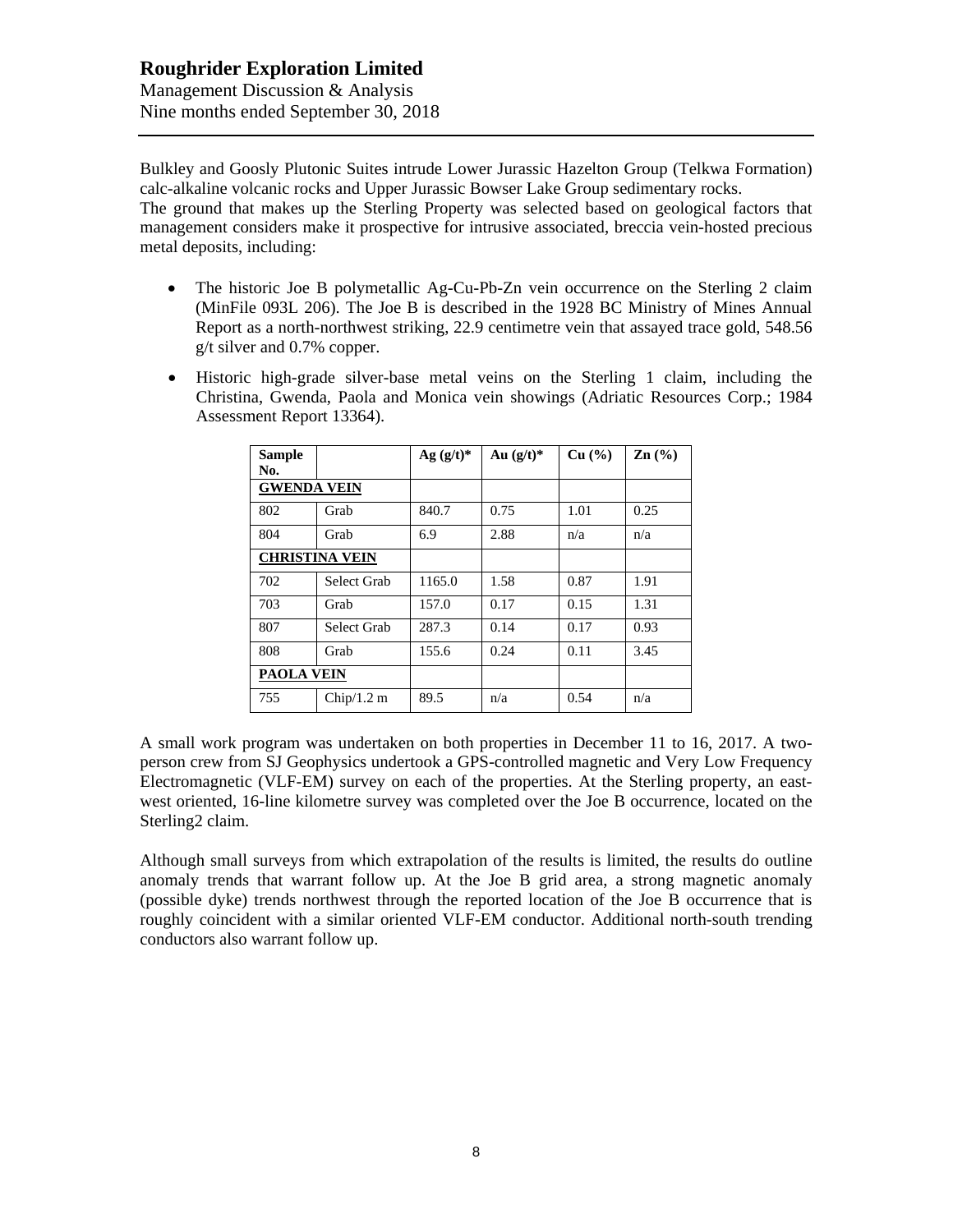# **Roughrider Exploration Limited**

Management Discussion & Analysis Nine months ended September 30, 2018





The Brownell Lake base metals VMS-polymetallic exploration property is located approximately 120 kilometres east of La Ronge, Saskatchewan. Under the terms of the Brownell Lake Option Agreement, Eagle Plains Resources Ltd. ("Eagle Plains") has granted Roughrider the right to acquire up to an 80% interest in Brownell Lake (subject to a 2% NSR) by making aggregate cash payments of up to \$2,500,000 and incurring exploration expenditures of up to \$7,000,000 over a period of up to four years (details outlined in Roughrider's news release dated June 7, 2018).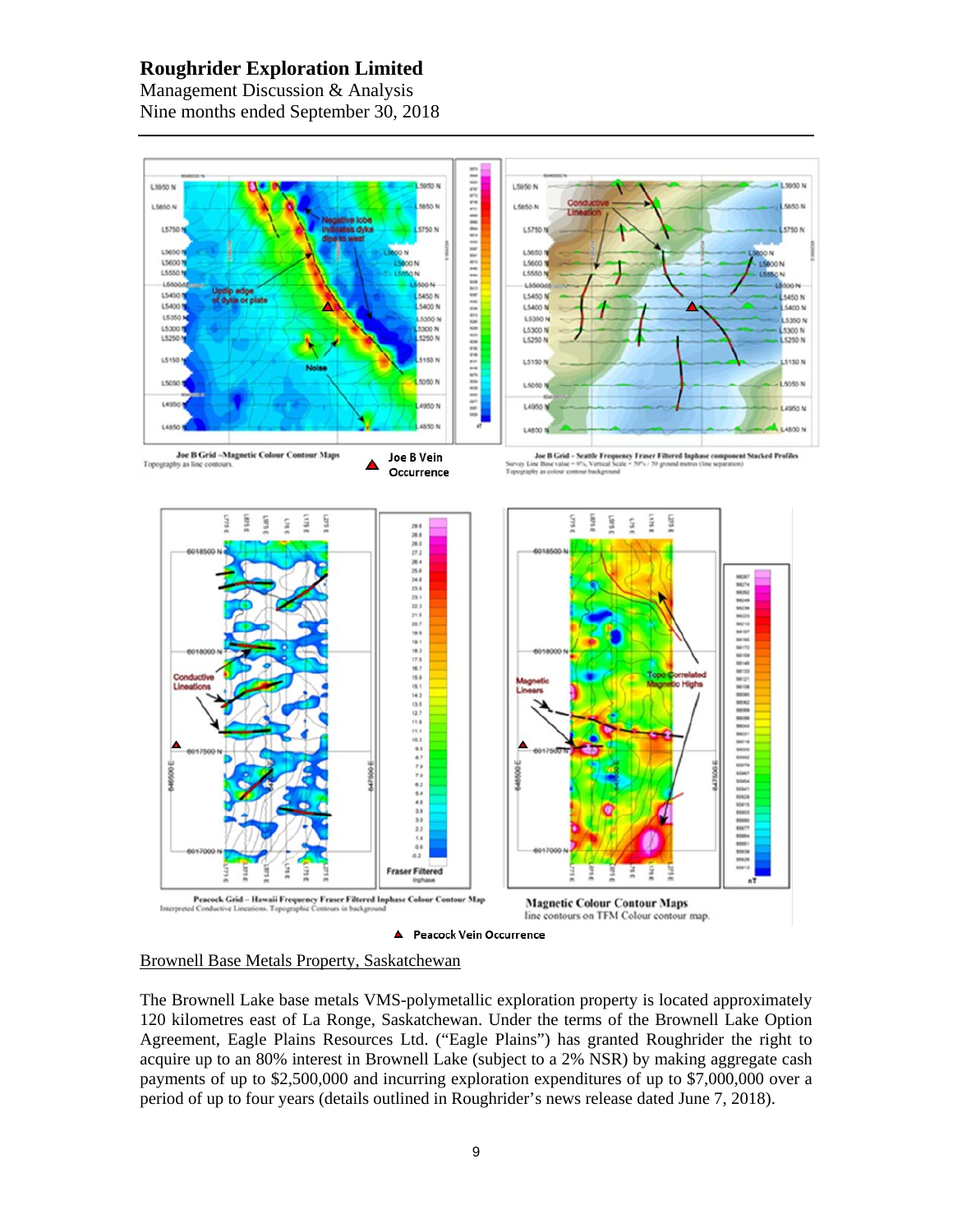The Brownell Lake Project is host to regionally-sheared, highly-strained meta-volcanic rocks which are considered to be prospective for volcanogenic massive sulphide ("VMS") mineralization. Highlight drilling results include 3.35 m of 0.48% Cu, 2.28% Zn, 1.46 g/t Au; 2.2 m of 6% Zn; and 20.5 m of 0.49% Cu. Historic work has delineated a 2600m-long mineralized EM/magnetic anomaly, with an additional 1700m-long magnetic anomaly that remains untested by electromagnetics and diamond drilling. **Results are historical in nature and have not been confirmed by Roughrider, but are considered to be reliable and will form a basis for ongoing work.**

2018 exploration work commenced on June 18, 2018 and consisted of 45 man-days comprising re-logging and sampling of historic drill core, a 15 line-km VLF-EM geophysical survey, soil geochemical sampling, prospecting and geological mapping and sampling. TerraLogic Exploration Services of Cranbrook, BC was contracted to carry out 2018 exploration work. Results from the 2018 work program are pending.

#### Olsen Gold Project, Saskatchewan

The Olsen Gold Project exploration property is located approximately 120 kilometres east of La Ronge, Saskatchewan. Under the terms of the Olson Option Agreement, Eagle Plains has granted Roughrider the right to acquire up to an 80% interest in Olsen (subject to a 2% NSR) by making aggregate cash payments of up to \$2,500,000 and incurring exploration expenditures of up to \$7,000,000 over a period of up to four years (details outlined in Roughrider's news release dated June 7, 2018)

The Olsen project is host to regionally-sheared, highly-strained meta-volcanic rocks which are considered to be prospective for orogenic gold mineralization. The Olsen project area is host to 29 mineral occurrences defined by historical geological mapping, prospecting, trenching, and 4700 m of diamond drilling. Historical drilling has intersected 7.5 m of 2.07 g/t Au including 13.00 g/t Au over 0.65 m and grab samples of up to 105.52 g/t Au. The project is considered to be underexplored, with known gold occurrences open at depth and along strike. **Results are historical in nature and have not been confirmed by Roughrider, but are considered to be reliable and will form a basis for ongoing work.**

Exploration work commenced on the properties on June 18, 2018. The 60 person-days work program consisted of soil geochemical sampling, prospecting, geological mapping and sampling. TerraLogic Exploration Services of Cranbrook, BC was contracted to carry out 2018 exploration work.

Work completed on the Olson during 2018 was carried out in 2 phases by TerraLogic Exploration. Exploration work consisted of geological mapping and prospecting and the collection of a total of 862 soil samples and 131 rock samples. Preliminary results reported by Eagle Plains from Phase 1 work include:

A strong, continuous multi-element soil geochemical anomaly was outlined during 2018 over a distance exceeding 1.0 km, with numerous samples returning values of over 1.0 g/t gold. This newly-discovered anomalous zone is coincident with historical airborne geophysical (EM and magnetic) features reported by past operators.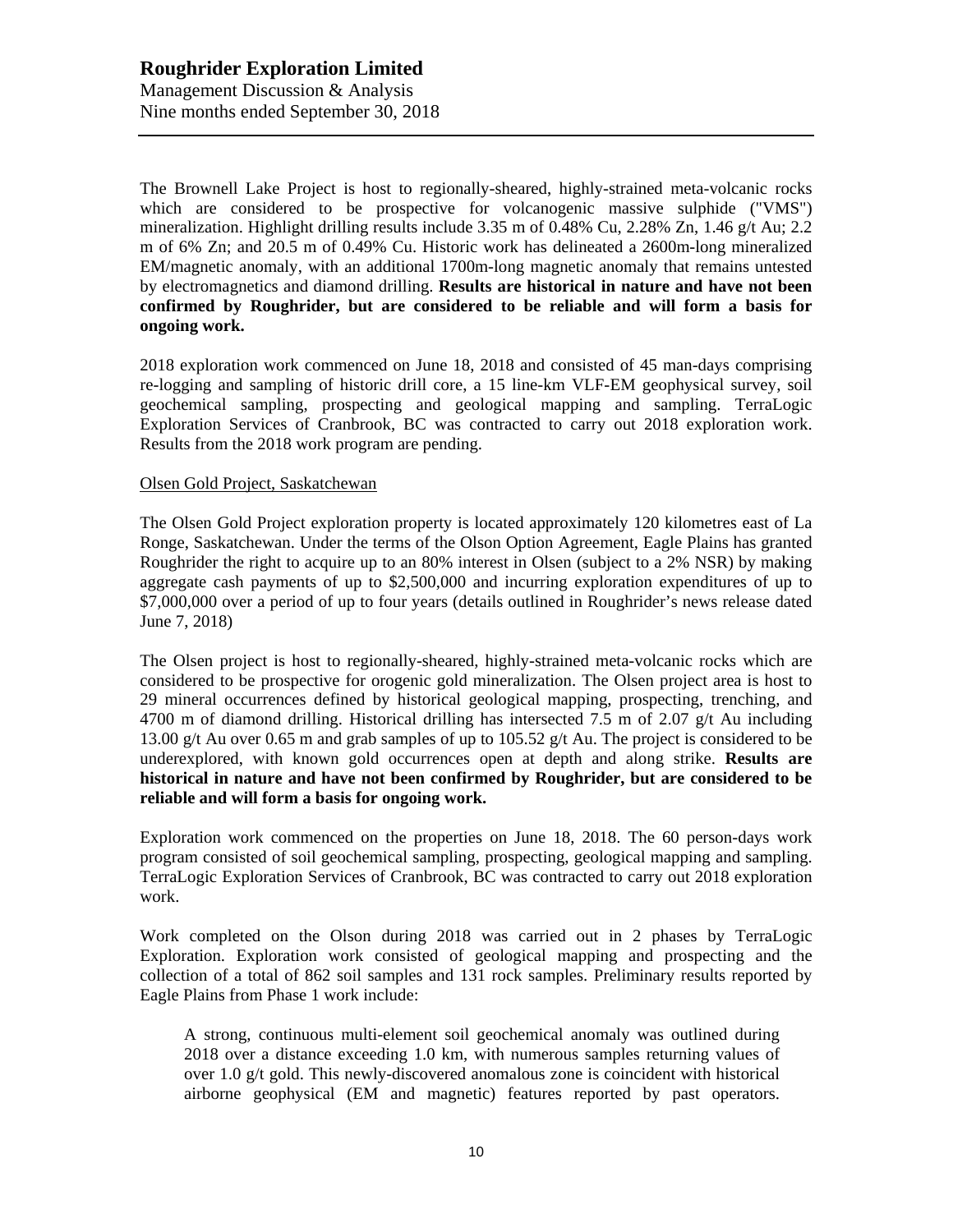Numerous high-grade gold values were returned from rock samples collected from both documented occurrences and newly discovered showings outlined during 2018. Representative rock samples ranged from trace values to highs of  $45.1 \text{ g/t}$  Au; with notable samples returning 8.2 g/t Au, 9.8g/t Au, 13.0 g/t Au and 16.9 g/t Au from various occurrences reported over a 3 km2 area.

Results from a second phase of work completed in September of 2018 are pending.

## **HIGHLIGHTS FOR THE NINE MONTHS ENDED SEPTEMBER 30, 2018 AND SUBSEQUENT PERIOD TO NOVEMBER 29, 2018**

### **Financial Highlights**

On September 18, 2018, the Company closed its previously announced non-brokered private placement (the "Private Placement"). In connection with this closing, the Company issued an aggregate of 4,390,000 shares (the "Shares") at a price of \$0.10 per Share for aggregate proceeds of \$439,000.

#### **Operational Highlights**

On May 1, 2018, the Company terminated the option agreement for the Iron Butte property located in Nevada, USA.

On June 6, 2018, the Company acquired by option the right to earn up to an 80% interest in the Brownell Lake base metals property and the Olsen gold property, located near La Ronge, Saskatchewan. Under each property option agreement, the Company can earn an initial 60% interest by completing a total of \$500,000 in staged cash payments and \$3,000,000 in exploration expenditures by March 31, 2022. The Company can earn an additional 20% interest for additional total cash payments of \$2,000,000 and exploration expenditures of \$4,000,000.

### **OUTLOOK**

As of September 30, 2018, the Company had \$251,989 in cash (December 31, 2017 - \$294,710), and a working capital of \$79,369 (December 3[1](#page-10-0), 2017 - \$18,434 deficit<sup>1</sup>).

The current objectives of the Company are to continue exploring the Genesis uranium project with a view to fully earning the 85% interest under the option agreement, to explore its Silver Ace and Sterling properties, and to explore the Brownell Lake and Olsen properties with a view to earning an initial 60% interest under the option agreements; however these objectives will require raising additional capital.

The Company's ability to continue as a going concern is dependent upon a number of factors – principally on the Company's ability to create positive cash flow in the short term either by obtaining the necessary financing to undertake additional exploration and development of its mineral property interests, by creating one or more additional joint venture agreements with

<span id="page-10-0"></span><sup>&</sup>lt;sup>1</sup> Working capital is a non-GAAP-measure is defined as current assets net of current liabilities.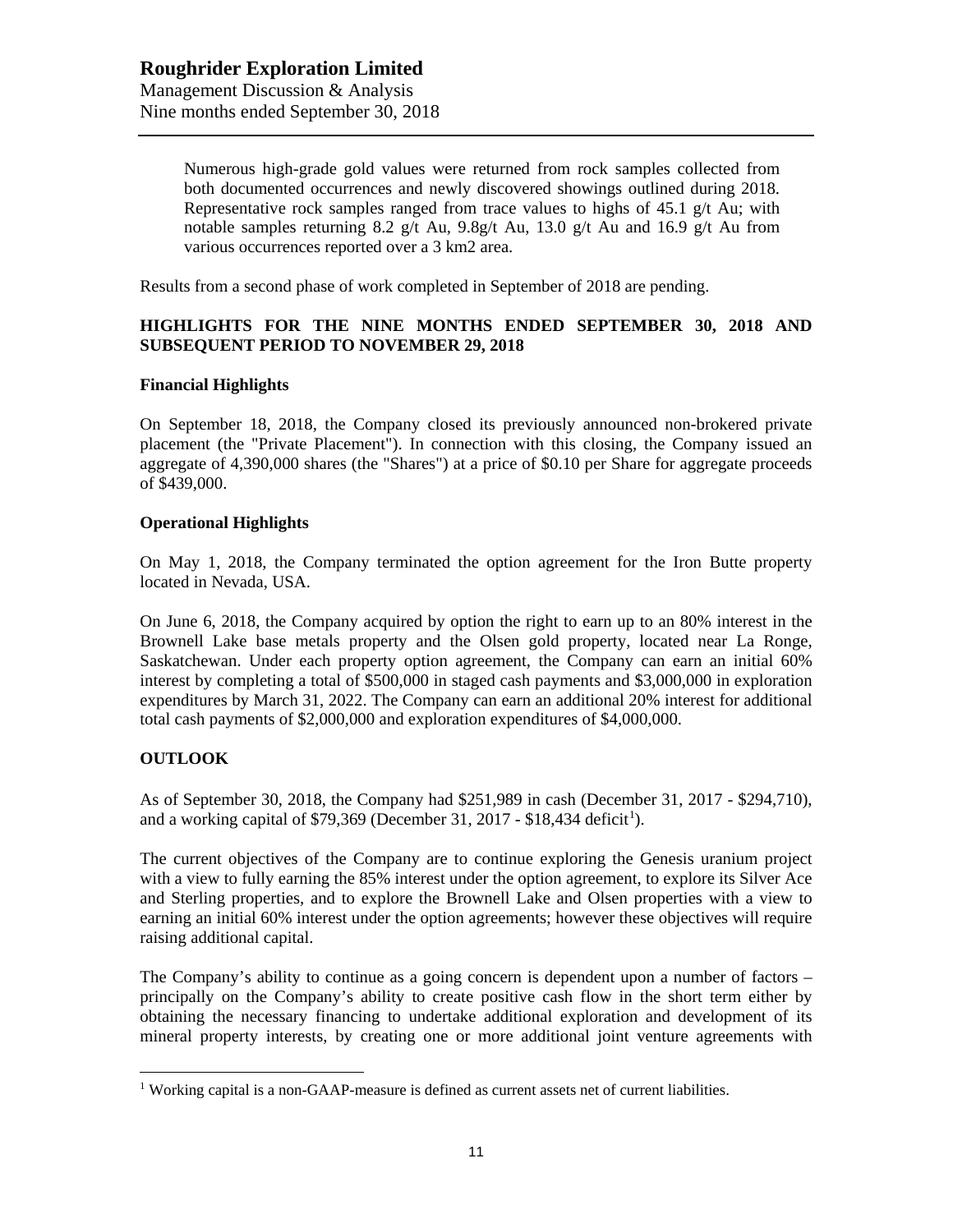partners in order to achieve the foregoing, or by selling one or more mineral property interests. The Company no longer has sufficient cash to meet its existing obligations, and is deferring payments to management in order to continue operations.

## **DISCUSSION OF OPERATIONS AND FINANCIAL CONDITION**

#### *Selected Annual Information*

The following summary of the Company's selected annual information has been prepared in accordance with IFRS.

|                                  | 2017      | December 31, December 31, December 31,<br>2016 | 2015      |
|----------------------------------|-----------|------------------------------------------------|-----------|
| Loss and Comprehensive Loss      | 712,681   | 530,171                                        | 616,010   |
| Basic and Diluted Loss per Share | (0.02)    | (0.02)                                         | (0.03)    |
| <b>Total Assets</b>              | 1,699,574 | 1,716,798                                      | 1,434,707 |

*Summary of Quarterly Results*

| Quarter ended      | Revenues<br>\$  | Net Loss<br>S | <b>Basic and Diluted</b><br>Loss per Share<br>S |
|--------------------|-----------------|---------------|-------------------------------------------------|
| September 30, 2018 | 57,143          | (136, 339)    | (0.01)                                          |
| June 30, 2018      | 14,286          | (101, 139)    | (0.01)                                          |
| March 31, 2018     | Nil             | (119,794)     | (0.02)                                          |
| December 31, 2017  | N <sub>il</sub> | (359, 996)    | (0.05)                                          |
| September 30, 2017 | Nil             | (78, 265)     | (0.01)                                          |
| June 30, 2017      | N <sub>il</sub> | (165, 571)    | (0.02)                                          |
| March 31, 2017     | N <sub>il</sub> | (108, 849)    | (0.01)                                          |
| December 31, 2016  | Nil             | (174, 928)    | (0.03)                                          |

In 2016, 2017 and 2018 to date, the Company has focused on minimizing costs, while performing data analysis, limited fieldwork, and other projects during the period to advance exploration in a few specific areas.

### *Three months ended September 30, 2018*

The loss for the quarter ended September 30, 2018 ("Q3-18") reflects the cost of the Company's base expenditures. Quarterly expenditures increased from \$78,265 in Q3-17 to \$179,196 in Q3-18 primarily as a result of the write off of Sabin property acquisition costs of \$18,821 in the prior period, and an increase in exploration expenses incurred on the Brownell Lake and Olsen properties in the current period. In Q3-18, the Company also recognized \$22,569 (2017 - \$44,014) in flow-through premium liability in relation to qualifying flow-through expenditures in the period and \$57,143 (2017 - \$nil) in consulting fee revenues.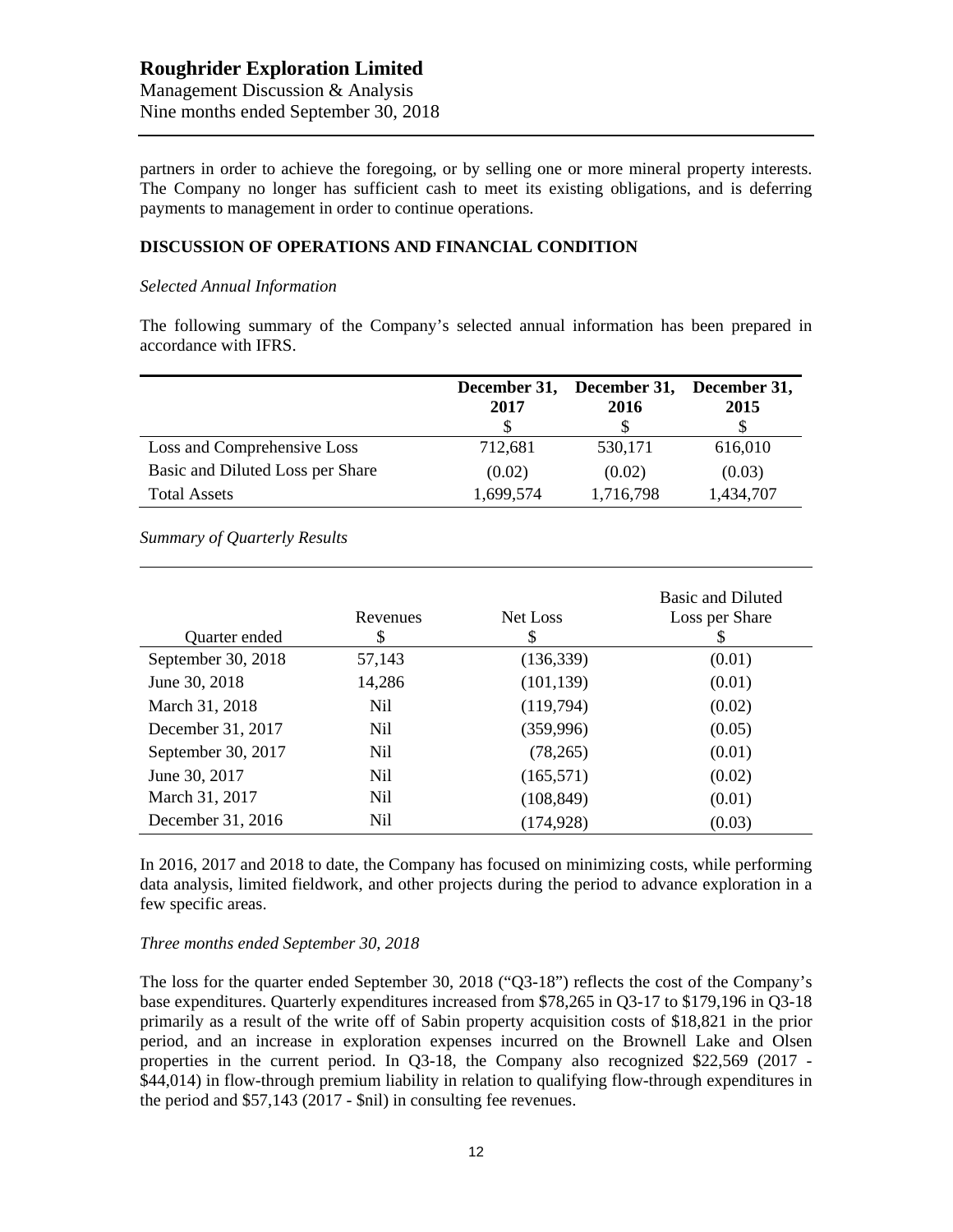# **Roughrider Exploration Limited**

Management Discussion & Analysis Nine months ended September 30, 2018

## *Nine months ended September 30, 2018*

The loss for the nine-month period ended September 30, 2018 ("YTD-18") reflects the cost of the Company's base expenditures. Quarterly expenditures increased from \$352,685 in YTD-17 to \$414,415 in YTD-18 primarily as a result of the write off of Sabin property acquisition costs of \$18,821 in the prior period, and an increase in exploration expenses incurred on the Brownell Lake and Olsen properties in the current period. In YTD-18, the Company also recognized \$32,982 (2017 - \$46,429) in flow-through premium liability in relation to qualifying flow-through expenditures in the period and \$57,143 (2017 - \$nil) in consulting fee revenues.

### *Capital Purchases*

There were no capital purchases on the period ended September 30, 2018

### *Exploration Costs Incurred*

The Company incurred the following exploration expenditures during the nine months ended September 30, 2018 and 2017:

|                                      |   | 2018    | 2017   |
|--------------------------------------|---|---------|--------|
|                                      |   |         |        |
| Genesis, Saskatchewan, Canada        | S | 3,999   | 9,118  |
| Iron Butte, Nevada, USA              |   |         | 6,570  |
| Brownell Lake, Saskatchewan, Canada  |   | 94.084  |        |
| Olsen, Saskatchewan, Canada          |   | 100,000 |        |
| Silver Ace, British Columbia, Canada |   | 1.104   |        |
| Sterling, British Columbia, Canada   |   | 1,104   |        |
| Total                                |   | 200.291 | 15,688 |

*Liquidity, Capital Resources and Cash Flow Analysis*

The Company's primary source of funding has been from the issuance of common shares. Management is concerned about the Company's ability to raise additional funds amid the low uranium price, and the prevailing investment climate of risk aversion, particularly toward mining projects.

As at September 30, 2018, the Company's capital stock was \$5,209,518 representing 13,806,551 issued and outstanding common shares without par value (December 31, 2017 - \$4,792,713 representing 9,416,551 issued and outstanding common shares without par value). Other equity reserves, which resulted from share-based payments and agent warrant issuances totaled \$518,306 (December 31, 2017 - \$518,306). The deficit was \$4,302,198 at September 30, 2018 (December 31, 2017 - \$3,944,926). Accordingly, net assets were \$1,425,626 at September 30, 2018 (December 31, 2017 - \$1,366,093).

The Company had 480,000 outstanding stock options as at September 30, 2018 (December 31,  $2017 - 480,000$ .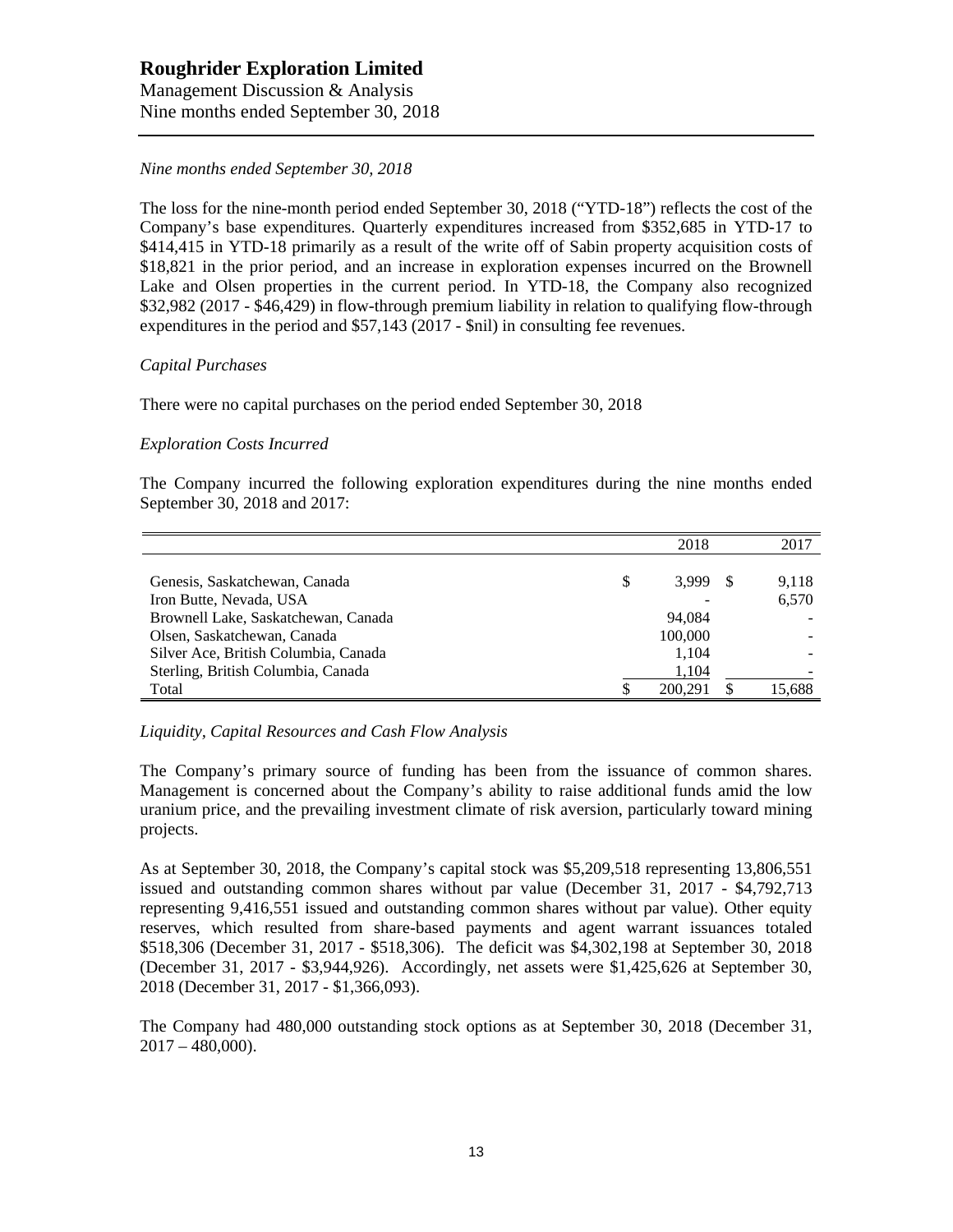## **Roughrider Exploration Limited** Management Discussion & Analysis Nine months ended September 30, 2018

The Company's minimum capital requirement for its resource properties for the upcoming fiscal year will be \$650,000. In addition, the Company's general and administrative expenses, excluding any share-based payments, will be approximately \$400,000.

### *Financial Instruments*

The Company's financial instruments consist of cash and cash equivalents, receivables, and accounts payable and accrued liabilities. It is management's opinion that the Company is not exposed to significant interest, currency or credit risk arising from the financial instruments. Credit risk is managed for cash by having a major Canadian bank hold the funds in a chequing account. Credit risk is managed for significant receivables by seeking prompt payment, monitoring the age of receivables, and making follow up inquiries when receivables are not paid in a timely manner. Currency risk is negligible as all funds and payables are denominated in Canadian dollars. The Company does not engage in any hedging activities. Further discussion of these risks is available in the condensed interim financial statements for the nine months ended September 30, 2018.

### **ADDITIONAL DISCLOSURE FOR VENTURE ISSUERS WITHOUT SIGNIFICANT REVENUE**

Significant components of general and administrative expenses are shown separately on the *Condensed Interim Statements of Loss and Comprehensive Loss,* also part of the condensed interim financial statements for the nine months ended September 30, 2018.

### **RISK FACTORS**

#### *Macroeconomic Risk*

Impairments and write-downs of major mining projects have led to a significant reduction in "risk appetite" with respect to funding investment into exploration companies. As a result, the ability for exploration companies to access capital through private placements has been significantly diminished. The long-term result of lower risk appetite is that projects take longer to develop or may not be developed at all.

### *Political Policy Risk*

Despite the recent moderation in the gold price, the previously record-high gold prices encouraged numerous governments around the world to look at ways to secure additional benefits from the mining industry across all commodity types, an approach recognized as "Resource Nationalism." Mechanisms used or proposed by governments have included increases to royalty rates, corporate tax rates, implementation of "windfall" or "super taxes," and carried or freecarried interests to the benefit of the state. Extreme cases in Venezuela and Argentina have resulted in the nationalization of active mining interests. Such changes are viewed negatively in the investment community and can lead to share price erosion, and difficulty in accessing capital to advance projects.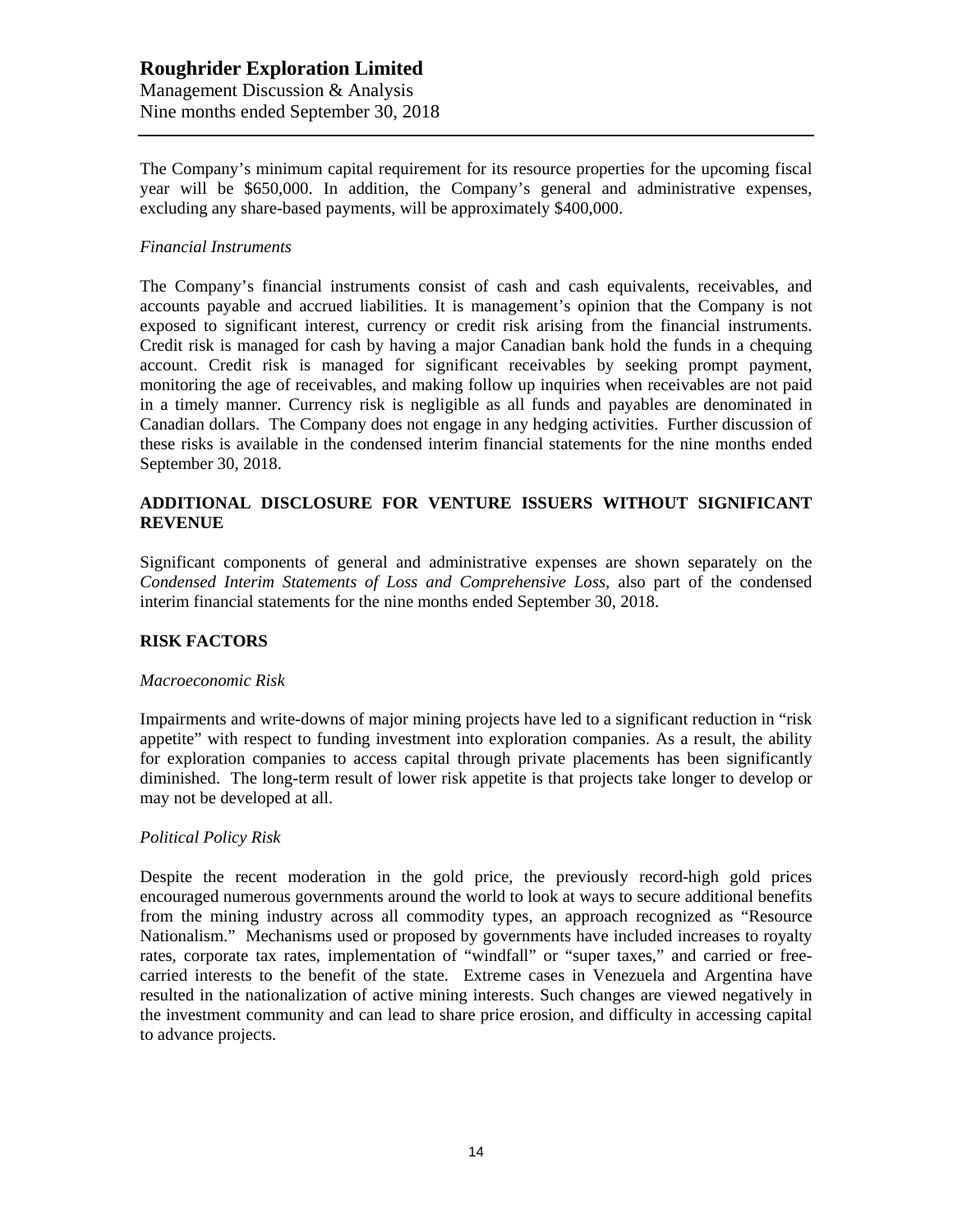## *Exploration Risk*

Mineral exploration and development involve a high degree of risk and few projects are ultimately developed into producing mines. There is no assurance that the Company's selected Qualifying Transaction will demonstrate exploration results sufficient to result in the definition of a body of commercial ore. Whether an ore body will be commercially viable depends on a number of factors including the particular attributes of the deposit such as size, grade and proximity to infrastructure, as well as mineral prices and government regulations, including environmental regulations.

### *Financial Capability and Additional Financing*

The Company has limited financial resources, has no source of operating income and has no assurance that additional funding will be available to it. It is anticipated that further exploration and development of the projects will be financed in whole or in part by the issuance of additional securities by the Company. Although the Company has been successful in the recent past in financing its initial activities through the issuance of equity securities, there can be no assurance that it will be able to obtain sufficient financing in the future to execute its business plan, particularly with ongoing uncertainty in the global financial markets, and the prevailing investment climate of risk aversion particularly in the resource sector. A discussion of risk factors particular to financial instruments is presented in the audited financial statements for the year ended December 31, 2017.

The Company has not commenced commercial mining operations and has no assets other than cash and cash equivalents, modest receivables and a small amount of prepaid expenses. The Company has no history of earnings, and is not expected to generate earnings or pay dividends until the company's exploration project is sold or taken into production.

### *Commodity Prices*

The mineral industry varies with the price of metals. The prices of uranium, gold and other commodities have fluctuated widely in recent years and are affected by factors beyond the control of the Company including, but not limited to, international economic and political trends, currency exchange fluctuations, economic inflation and expectations for the level of economic inflation in the consuming economies, interest rates, global and local economic health and trends, speculative activities and changes in the supply of commodities due to significant (often sovereign or national) purchases and divestitures, new mine developments, mine closures as well as advances in various production and use technologies of commodities. All of these factors will impact the viability of the Company's exploration projects in ways that are impossible to predict with certainty.

#### *Uranium Market*

Since uranium is used both as a fuel for power generation and as a weapon, its price is subject to unique forces in addition to the typical supply / demand tension impacting all commodities. These unique forces include the level of strategic government stockpiling or disposition, the level of effort being expended to cap the number of nuclear-armed states in the world, the public perception of the relative safety of nuclear power generation, and related government and international regulation. While these unique forces appear to have acted together in recent years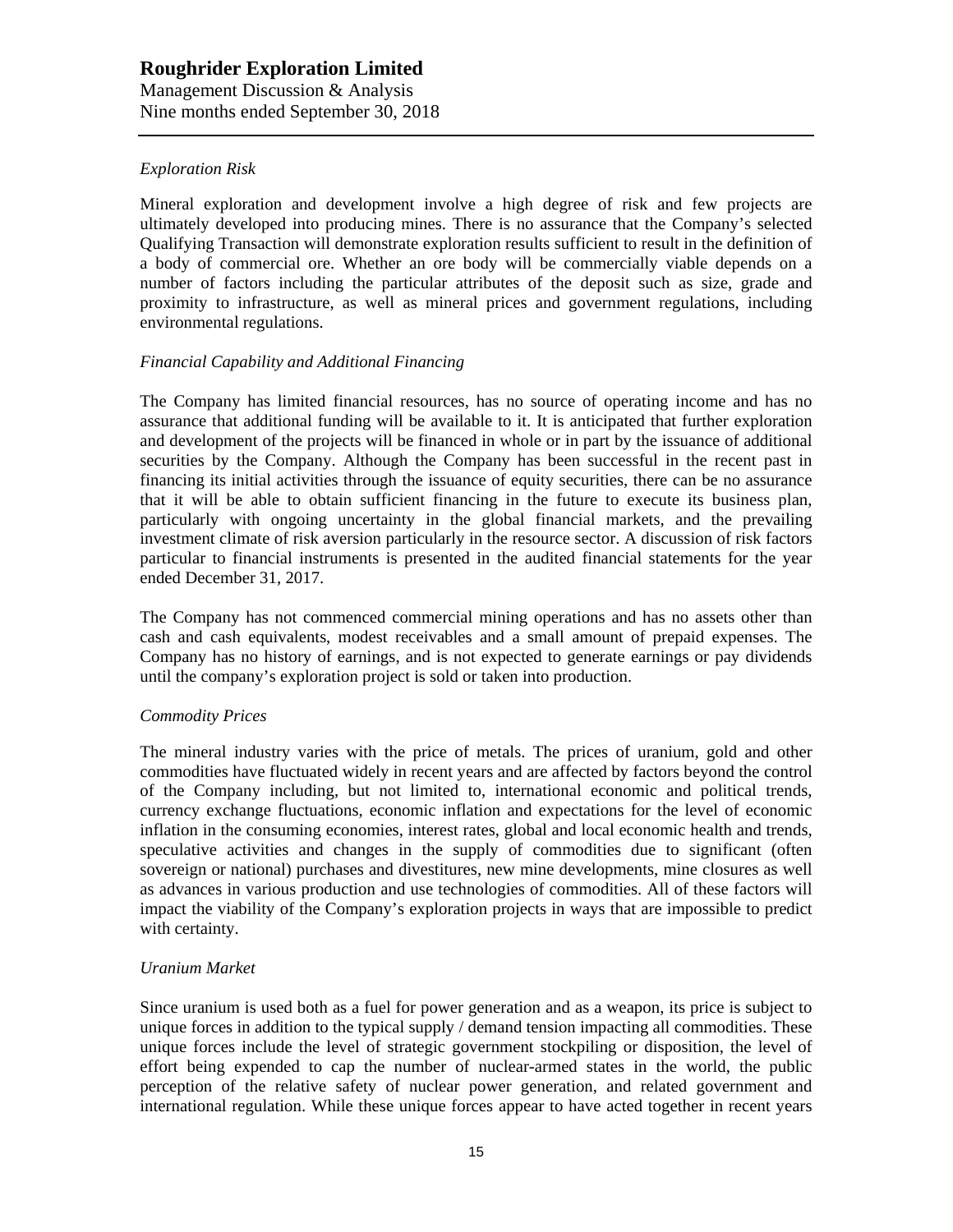to suppress the spot price of uranium, this risk may become an opportunity if those forces subside and the spot price of uranium continues to rise.

#### *Environment*

Both the exploration and any production phases of the Company's future operations will be subject to environmental protection regulations in the jurisdictions in which it operates. Globally, environmental legislation is evolving towards stricter standards and enforcement, more stringent environmental impact assessments of new mining projects and increasing liability exposure for companies and their directors and officers. There is no assurance that future environmental regulations will not adversely affect the Company or its future operations.

#### *Human Health*

The Company seeks to provide its employees with a safe and healthy workplace. The impact of highly contagious diseases, including the impact of a real or threatened pandemic, can be substantial both to individuals, and organizations. In the event of a disease outbreak, the Company may have to curtail or suspend operations for a period of time. Reduced operations could have varying impact on the Company, depending on the timing and duration of the incident and on other ancillary factors.

#### *Financial Instrument Risk*

As a result of its use of financial instruments, the Company is subject to credit risk, interest rate risk, currency risk, liquidity risk and other price risk. These risks are considered to be small. These risks are discussed comprehensively in the condensed interim financial statements for the period ended September 30, 2018.

#### *Liquidity of Common Shares*

There can be no assurance that an active and liquid market for the Company's common shares will develop or continue to exist, and an investor may find it difficult to resell its common shares. In addition, trading in the common shares of the Company may be halted at other times for other reasons, including for failure by the Company to submit documents to the Exchange in the time periods required.

## **PROPOSED TRANSACTIONS**

There are no proposed transactions as at September 30, 2018 and to the date of this MD&A.

### **RECENT ACCOUNTING PRONOUNCEMENTS**

#### **Adoption of New Standards and Interpretations**

The Company has not made any changes to its significant accounting policies, as described within Note 2 of its annual audited financial statements for the year ended December 31, 2017, except as noted below. Certain requirements were issued by the IASB that are mandatory for annual years beginning on or after January 1, 2018, as follows: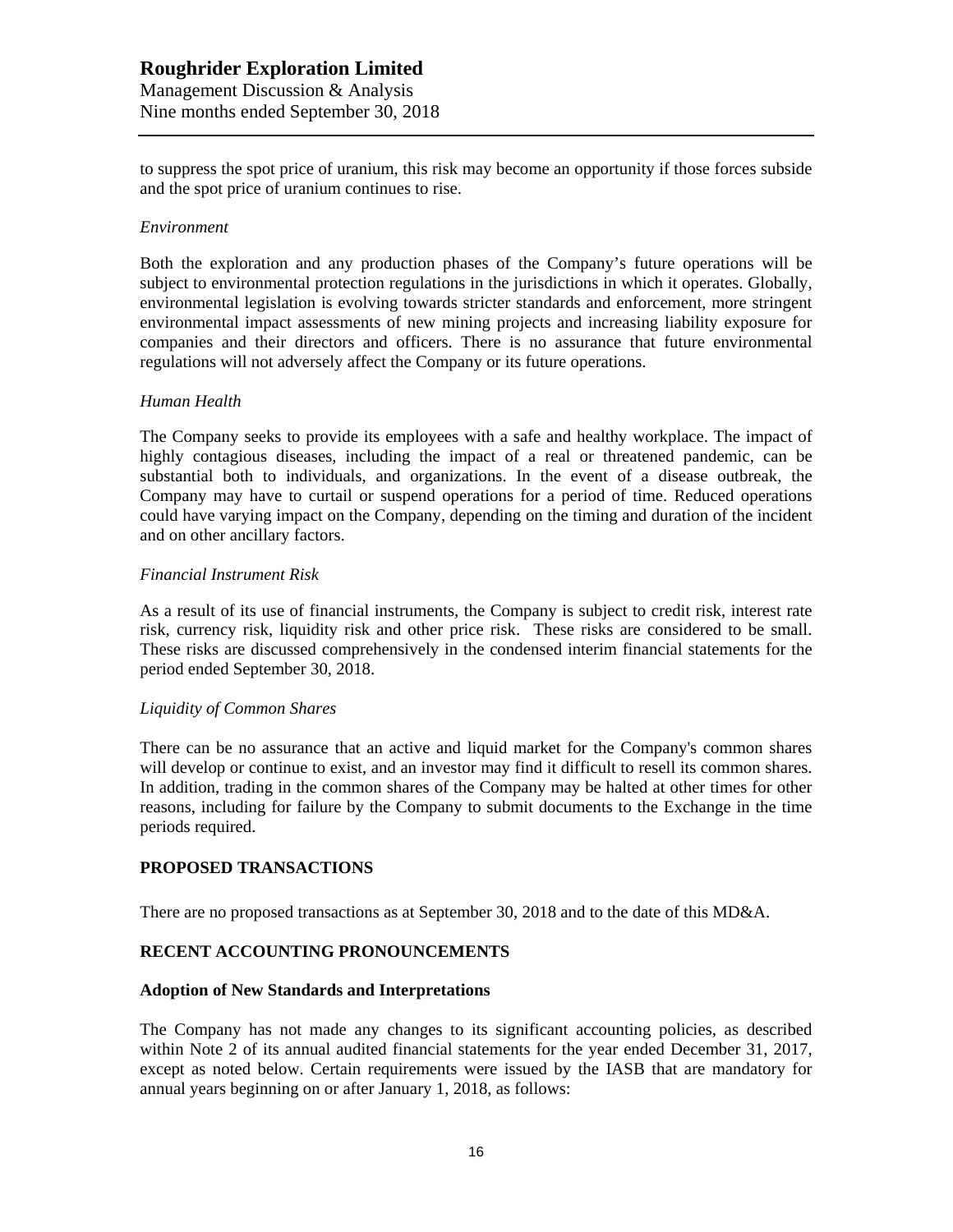## **Roughrider Exploration Limited** Management Discussion & Analysis Nine months ended September 30, 2018

*IFRS 9, Financial Instruments* ("IFRS 9") replaces *IAS 39, Financial Instruments: Recognition and Measurement* ("IAS 39") and introduces the new requirements for the classification, measurement and de-recognition of financial assets and financial liabilities. Specifically, IFRS 9 requires all recognized financial assets that are within the scope of IAS 39 to be subsequently measured at amortized cost or fair value. The amendment also introduces a third measurement category for financial assets: fair value through other comprehensive income, and includes a single, forward-looking 'expected loss' impairment model.

Please refer to note 3(b) of the condensed interim financial statements for the nine months ended September 30, 2018 for detailed information on the adoption of IFRS 9.

### **Upcoming Changes in Accounting Standards**

The following changes to standards are effective as follows:

#### For the Company's year ended December 31, 2019:

*IFRS 16, Leases:* This new standard eliminates the classification of leases as either operating leases or finance leases and introduces a single lessee accounting model which requires the lessee to recognize assets and liabilities for all leases with a term of longer than 12 months.

The Company has no leases as at September 30, 2018, therefore the Company believes that IFRS 16 will not have a material impact on the Company's financial statements.

### **OFF-BALANCE SHEET ARRANGEMENTS**

The Company is not a party to any off-balance sheet arrangements that have, or are reasonably likely to have, a current or future material effect on the Company's financial condition, changes in financial condition, revenues, expenses, results of operations, liquidity, capital expenditures or capital resources.

### **TRANSACTIONS WITH RELATED PARTIES**

#### **Key management personnel:**

Key management personnel are those persons that have the authority and responsibility for planning, directing and controlling the activities of the Company, directly or indirectly. Key management includes executive and non-executive members of the Company's Board of Directors, the CEO, CFO, and a vice president. During the period ended September 30, 2018, the CEO and a vice president of the Company were paid compensation of \$116,250 (2017 - \$156,250) which is included in salaries, marketing and exploration expenses; non-executive members of the Company's Board of Directors received no cash compensation or stock options.

#### **Other related parties:**

During the period ended September 30, 2018:

a) Legal services valued at \$16,333 (2017 - \$64,896) were received from a law firm for which one of the directors of the Company is a partner; and